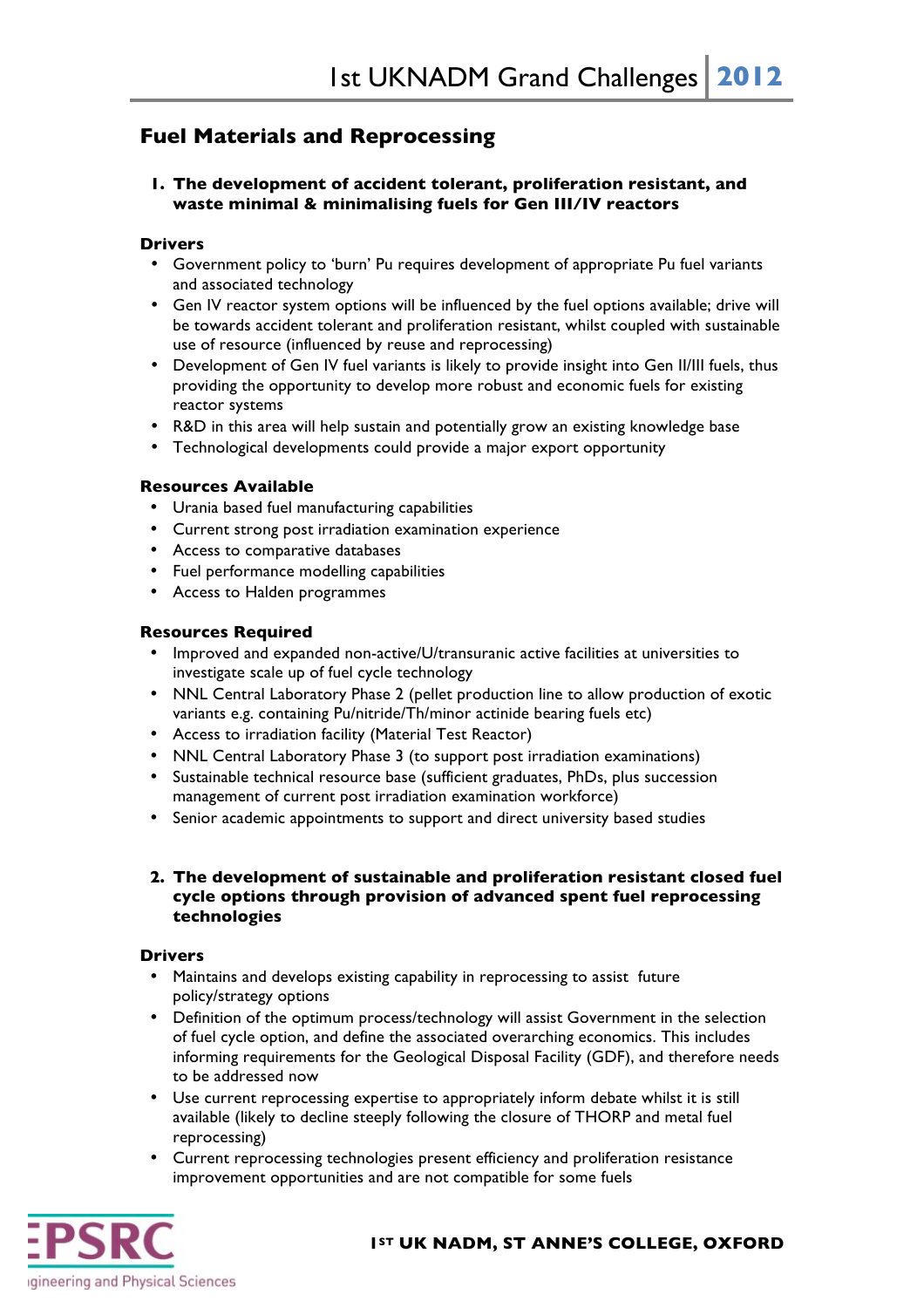- Definition of the optimum process/technology will assist in the identification of the likely advanced fuel variants (from a waste minimisation perspective)
- Sustainable, safe technologies will help to engage the public
- Significant opportunities for accelerated decommissioning by technology transfer to legacy waste treatment
- The optimised closed cycle technology could provide a major export opportunity

## **Resources Available**

- Current strong knowledge base in aqueous chemistry both theoretical and R&D for hydrochemical reprocessing
- Strong process engineering community with background in technology development and process design and optimisation
- Some UK expertise in molten salt (pyrochemical) reprocessing which is likely to be required for some fuels

## **Resources Required**

- Improved and expanded non-active/U/transuranic active facilities at universities to investigate scale up of reprocessing technology
- NNL Central Laboratory Phase 3 (to support flowsheet development, including research into molten salt processing and pyrochemistry based techniques)
- Sustainable technical resource base (sufficient graduates, PhDs, plus development and succession management of current aqueous and pyrochemistry expertise in both R&D and industry areas)
- Need to maintain engagement with process engineering community
- Senior academic appointments to support and direct university based studies

## **3. Research to underpin future skills and capabilities to support the above technical areas**

#### **Drivers**

- If the UK is to deliver the above Grand Challenges (in Fuel Materials and Reprocessing) then sufficient and sustainable resources will be required
- There is an urgent need to underpin current (limited) resource base
- The above Grand Challenges (in Fuel Materials and Reprocessing) will require growth of resources in both universities and the Nuclear National Laboratory
- Provision of education and training to support skills and capabilities needs a significant export opportunity for UK HEIs

#### **Resources Available**

• Adequate resources to meet existing challenges, but could not deliver the above Grand Challenges (in Fuel Materials and Reprocessing)

#### **Resources Required**

- Sustainable technical resource base (sufficient multidisciplinary graduates, PhDs, plus succession management of current fuel materials and reprocessing related workforce)
- **4. Research and development to enable industrial exploitation and export opportunities in the above technical areas**